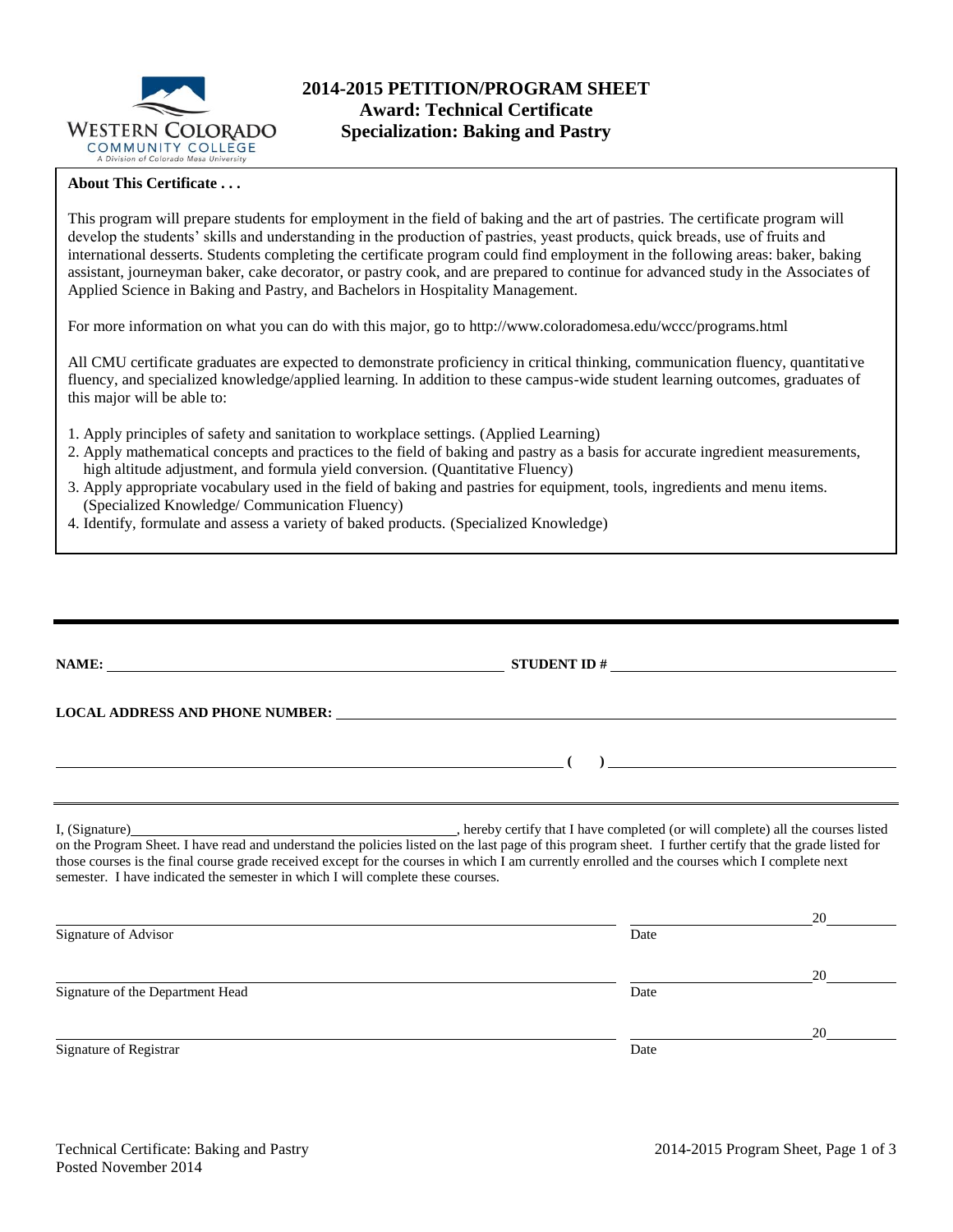#### **Students should work closely with a faculty advisor when selecting and scheduling courses prior to registration.**

Degree Requirements:

- 2.00 cumulative GPA or higher in all CMU coursework and a "C" or better must be achieved in coursework toward major content area.
- Pre-collegiate courses (usually numbered below 100) cannot be used for graduation.
- **Program sheets are for advising purposes only.** Because a program may have requirements specific to the degree, check with your advisor for additional guidelines, including prerequisites, grade point averages, grades, exit examinations, and other expectations. It is the student's responsibility to be aware of, and follow, all guidelines for the degree being pursued. Any exceptions or substitutions must be approved by the faculty advisor and/or Department Head. Courses related to teacher licensure must also be approved by the Teacher Education Dept.
- When filling out the program sheet a course can be used only once.
- See the "Undergraduate Graduation Requirements" in the catalog for additional graduation information.

#### **TECHNICAL CERTIFICATE: BAKING AND PASTRY**

|                                                                                                             | (30 semester hours) Need a "C" or higher in each course.                                                                                     |                    | Course No Title                                                                                                                                                                                                |   | Sem.hrs Grade Term |  |
|-------------------------------------------------------------------------------------------------------------|----------------------------------------------------------------------------------------------------------------------------------------------|--------------------|----------------------------------------------------------------------------------------------------------------------------------------------------------------------------------------------------------------|---|--------------------|--|
| Course No Title                                                                                             |                                                                                                                                              | Sem.hrs Grade Term |                                                                                                                                                                                                                |   |                    |  |
| <b>Core Classes</b><br>CUAR 100<br><b>CUAR 101</b><br><b>CUAR 145</b><br><b>CUAR 150</b><br><b>CUAR 156</b> | <b>Culinary Fundamentals</b><br>Food Safety & Sanitation<br>Introduction to Baking<br>Decorating & Presentation<br>Nutrition for Hospitality | 4<br>Ĵ             | Intermediate Bread Prep<br><b>CUAR 151</b><br>Individual Fancy Dessert Prod. 3<br><b>CUAR 152</b><br><b>Advanced Baking</b><br><b>CUAR 236</b><br><b>Culinary Arts Electives</b><br><b>CUAR</b><br><b>CUAR</b> | O |                    |  |
|                                                                                                             |                                                                                                                                              |                    | <b>CUAR</b>                                                                                                                                                                                                    |   |                    |  |

#### **Choose from the following electives**

| Course $#$      | Course Name                | <b>Hrs</b> |                 |                                  |     |
|-----------------|----------------------------|------------|-----------------|----------------------------------|-----|
| <b>CUAR 120</b> | Wine and Spirits           | 2          | <b>CUAR 271</b> | Techniques of Competition – hot  | 3   |
| <b>CUAR 125</b> | Intro to Foods             | 4          | <b>CUAR 272</b> | Techniques of Competition – cold | 3   |
| <b>CUAR 129</b> | Center of the Plate        | 4          | <b>CUAR 281</b> | Internship                       | 1-6 |
| <b>CUAR 153</b> | Confectionaries            |            |                 |                                  |     |
| <b>CUAR 163</b> | Adv Cake Decorating        |            |                 |                                  |     |
| <b>CUAR 251</b> | Adv Garde Manger           | 3          |                 |                                  |     |
| <b>CUAR 255</b> | Supervision in Hospitality |            |                 |                                  |     |
| <b>CUAR 261</b> | <b>Cost Controls</b>       | 3          |                 |                                  |     |
| <b>CUAR 262</b> | Purchasing in Hospitality  | 3          |                 |                                  |     |
| <b>CUAR 269</b> | Dietary Baking             |            |                 |                                  |     |
|                 |                            |            |                 |                                  |     |

| $CUAR 271$ Techniques of Competition – hot |  |
|--------------------------------------------|--|
| $\alpha$                                   |  |

| CUAR 272 | Techniques of Competition – cold |         |
|----------|----------------------------------|---------|
| CUAR 281 | Internship                       | $1 - 6$ |

# **SUGGESTED COURSE SEQUENCING FOR A CERTIFICATE IN BAKING AND PASTRY**

This is a recommended sequence of course work. Certain courses may have prerequisites or are only offered during the Fall or Spring semesters. It is the student's responsibility to meet with the assigned advisor and check the course matrix on the Colorado Mesa website for course availability.

# **FRESHMAN YEAR**

| <b>Fall Semester</b>                          | <b>Hours</b> | <b>Spring Semester</b>                              | <b>Hours</b>  |
|-----------------------------------------------|--------------|-----------------------------------------------------|---------------|
| <b>CUAR 100 Culinary Program Fundamentals</b> |              | CUAR 151 Intermediate Bread Preparation             |               |
| CUAR 101 Food Safety & Sanitation             |              | <b>CUAR 152 Individual Fancy Dessert Production</b> | $\mathcal{E}$ |
| CUAR 145 Introduction to Baking               |              | CUAR 236 Advanced Baking                            |               |
| <b>CUAR 150 Decorating and Presentation</b>   |              | <b>CUAR Electives</b>                               | 6             |
| <b>CUAR 156 Nutrition for Hospitality</b>     |              |                                                     | 15            |
|                                               |              |                                                     |               |